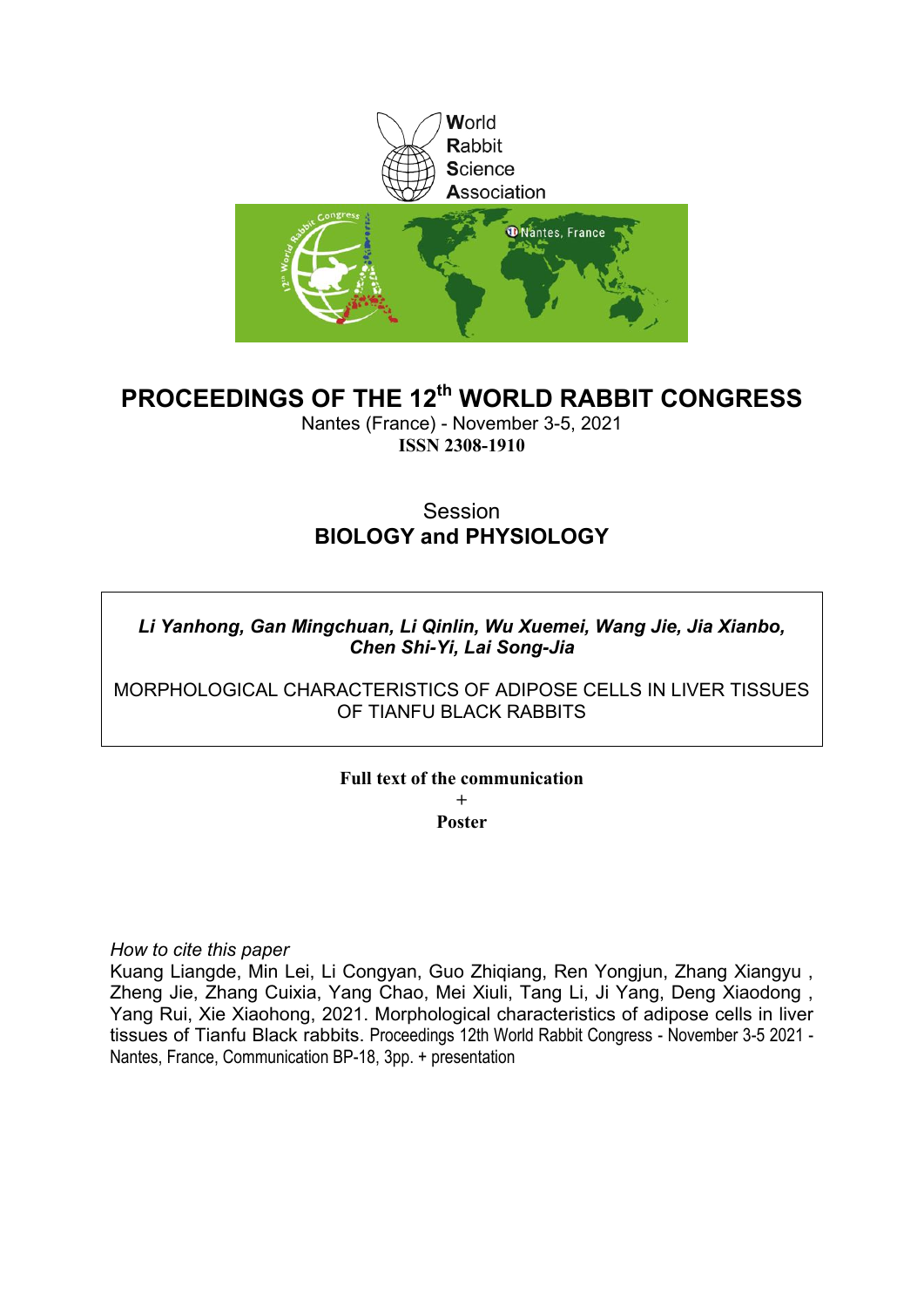## **MORPHOLOGICAL CHARACTERISTICS OF ADIPOSE CELLS IN LIVER TISSUES OF TIANFU BLACK RABBITS**

**Li Y**anhong**, Gan M**ingchuan**, Li Q**inlin**, Wu X**uemei**, Wang J**ie**, Jia X**ianbo**, Chen S**hi-**Y**i**, Lai S**ong-**J**ia

Institute of Animal Genetics and Breeding, Sichuan Agricultural University. Wenjiang Huimin Road #211, Chengdu, 611130, Sichuan, China \*Corresponding author: laisj5794@163.com

#### **ABSTRACT**

Liver is an important organ of energy metabolism and plays a vital role in regulating the tissue development and body growth. Although it has been widely acknowledged that domestic rabbit is a genetically fat-lacked species in comparison with other farm animals, the related molecular bases remains largely unknown. In order to better understand the fat metabolism profiles in liver, the liver tissue samples of Tianfu black rabbits at 0, 35, 56, 70 and 90 day old was used for morphologic observation with aim to profile the dynamic development processes. Results show that the area of adipose cells in liver tissues of rabbits gradually increased from the age of 56 days, and the diameter of fat cells rapidly increased (*P*<0.01) after the age of 70 days. The results suggested that 56 days before sales was the optimal stage for fattening and selecting stage, which provided a good basis for further studies on lipid metabolism in liver of rabbits.

**Key words**: Liver, Adipose cells, Development, HE staining

#### **INTRODUCTION**

Liver participates to synthesize types of fatty acids and metabolic enzymes for body needing, and further results in the difference in meat quality (Du *et al.,* 2013). However, the disrupted liver metabolism directly affects the body to absorb nutrients and probably forms liver disease, such as nonalcoholic fatty liver disease, liver enlargement, hepatitis, cirrhosis (Bugianesi *et al.*, 2005; Wieckowska *et al.*, 2006; Yu *et al.*, 2017). In animal growth and development process, the study of liver morphology is helpful to understand the state of body metabolism as indicated by Hamaguchi *et al*. (2019) and Peixoto *et al*. (2017). This study mainly focuses on the morphological investigation of liver tissues in different growth stages of rabbits, so as to provide a preliminary study on energy metabolism of rabbits.

## **MATERIALS AND METHODS**

#### **Animals and experimental design**

The study was approved by the Institutional Animal Care and Use Committee of Sichuan Agricultural University. Tianfu black rabbit was selected from the teaching farm of rabbit in Sichuan Agricultural University. Under the same feeding conditions, the rabbits were fed by commercial feed with nutrition of Crude protein > 16.0, Crude fat > 2.0; Crude fiber:  $10.0 \sim 16.0$ ; Ratio of Calcium / Phosphorus:  $2/1$ , Digestive energy:  $10.47 > MJ / kg$ . Fifteen female rabbits with uniform body weight (except 0 day old) were chosen and divided into five groups according to 0, 35, 56, 70 and 90 day old, which is used for collecting liver tissues samples, respectively.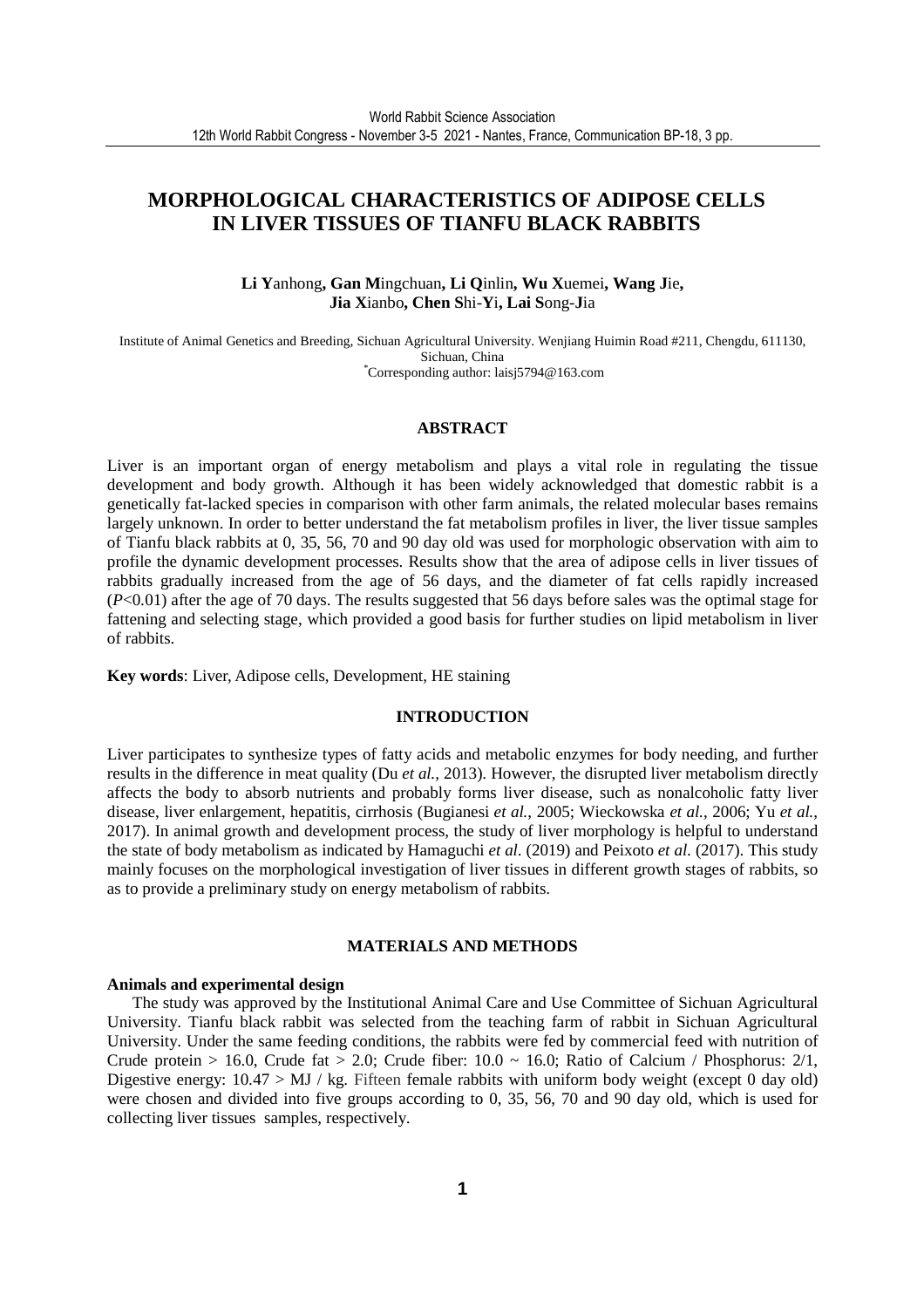#### **Slice making and HE staining**

The liver tissues samples were fixed with 4% paraformaldehyde respectively. After the process of paraffin section production and HE staining, its physiological characteristics were observed and photographed under the microscope (DM1000) for subsequent detection. The specific test steps contain three steps (Embedding, Slice, HE Staining) and refer to this study (Werely W A, 1976).

#### **Statistical Analysis**

Image pro plus 6.0 was used to detect the two indexes (Diameter and Area) of adipose cells in HE staining picture (200X). All data analyses were conducted using Graphpad prism 6.0 software and SPASS 22.0.

#### **RESULTS AND DISCUSSION**

Body weight and liver are important indexes to measure the growth performance and metabolic profiles of rabbits, which can reflect the physiological changes in rabbits. At each stage of age, the body weight rapidly increased is similar with liver weight changes trends from 35-56 days of age and 70-90 days of age (Figure 1). It showed that the growth metabolism after weaning and fattening later the rabbit is very significant.



**Figure1:** Body weight and liver weight of rabbits at different age stages

Morphological changes of liver reflects the metabolism state of body, which can be obviously observed in this study. As can be seen from the Figure 2 and Table 1, the lipid droplets (white part) in the liver of rabbits were significantly higher at 0 day age than those in other age stages, and were the least at 56 days age. Meanwhile, the area of adipose cells in the liver was significantly higher at the age of 70 days than that in the other four growth stages, and significantly lower than that in the other four growth stages at the age of 35 days. However, with the increase of age, the diameter gradually becomes higher and reaches the peak at 90 days. The deposition of lipid droplets can reflect the ability of liver fat synthesis and the speed of lipid metabolism, which is directly related to the growth and development of rabbit body. The 56-dayold rabbit belongs to the vigorous metabolic period of youth, during which the body needs more energy materials to meet the energy metabolism needs of various organs. On the other hand, it indicates that 56 day-old rabbit is the key stage of growth and metabolism, and the stability of physiological period provides good conditions for the further development of the body. The lipid deposition tended to be stable between the ages of 70 days and 90 days.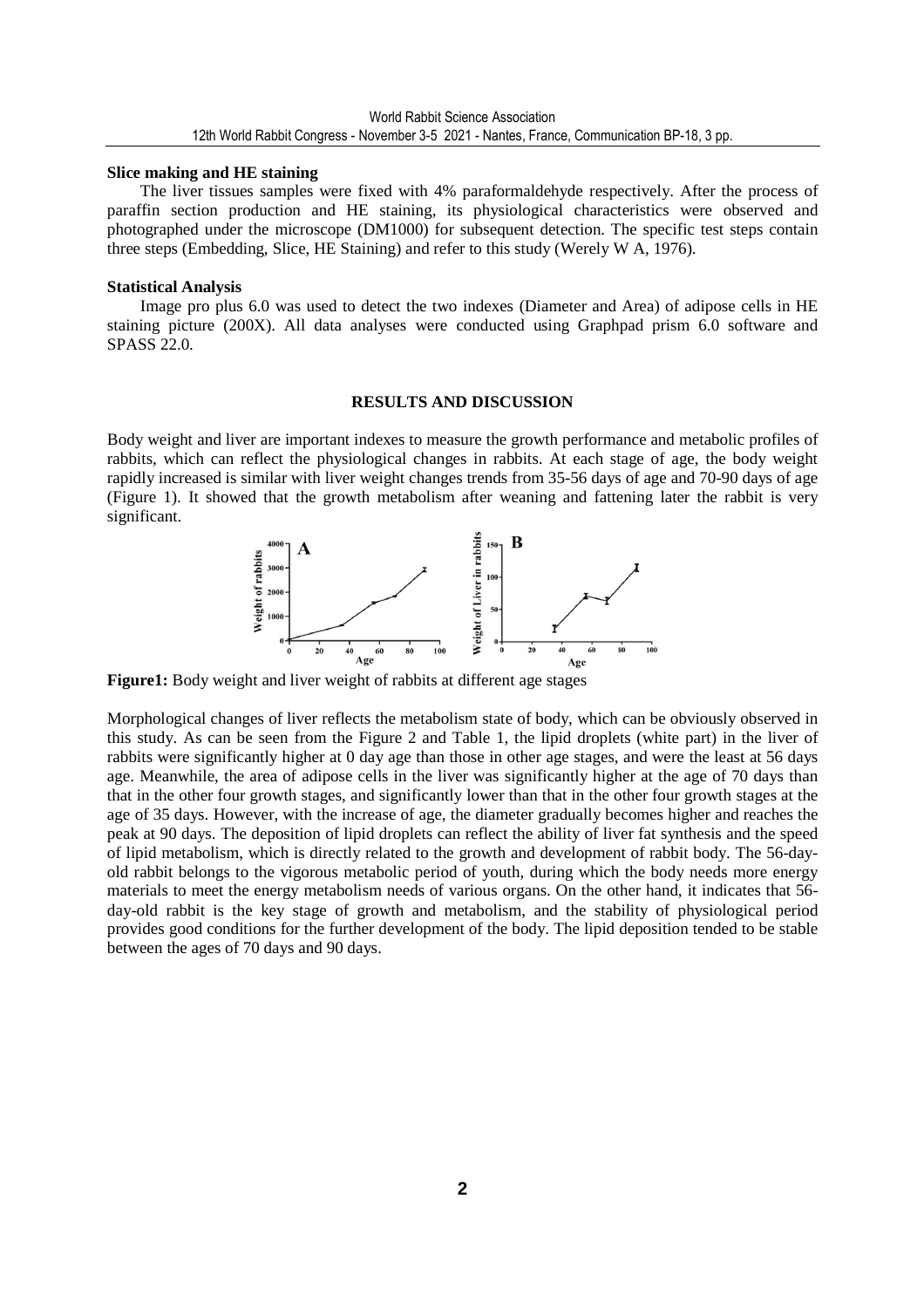

**Figure 2:** Morphological characteristics of adipose cells in liver at different age stages (HE, 200X,  $Bar=50 \mu m$ ).

|  |  |  |  | <b>Table 1:</b> Morphological indicators of adipose cells in liver tissues |  |  |
|--|--|--|--|----------------------------------------------------------------------------|--|--|
|  |  |  |  |                                                                            |  |  |

|          |                   |                | 56             | 70             | 90               |
|----------|-------------------|----------------|----------------|----------------|------------------|
| Area     | $146.76 + 11.99*$ | 58.51+7.72     | 88.07+8.34     | 172.98±6.97**  | $146.37+1.47*$   |
| Diameter | $11.38 + 1.34$    | $12.66 + 1.44$ | $10.85 + 1.24$ | $15.73 + 5.65$ | $30.25 + 6.61**$ |

Note: The data use Mean±SD to show difference and the significance data use the symbol "\*\*"(*P*<0.01) and "\*"(*P*<0.05).

### **CONCLUSIONS**

In this study, the growth and metabolism of rabbits were studied in liver tissues of different ages. The results showed that lipid deposition in liver tissues of rabbits gradually increased from the age of 56 days, and the diameter of fat cells in liver tissues rapidly increased after the age of 70 days, and lipid accumulation gradually slowed down.

### **ACKNOWLEDGEMENTS**

This study was financially supported by the 12th Five-Year Breeding Research projects in Sichuan (Grant No. 2011NZ0099-4), China Agricultural Research System (Grant No. CARS-44-A-2) and the doublesupport project of Sichuan Agricultural University.

#### **REFERENCES**

- Bugianesi E., Mccullough A J., Marchesini G. 2005. Insulin resistance: A metabolic pathway to chronic liver disease. *Hepatology, 42(5):987-1000.*
- Du H T., Wang C Y., Wang X P., Ma M W., Li F C. 2013. The effects of dietary α-linolenic acid on growth performance, meat quality, fatty acid composition, and liver relative enzyme mRNA expression of growing meat rabbits. *J. Anim. Feed. Sci. 22(2): 122-129.*
- Hamaguchi M., Hashimoto Y., Obora A., Kojima T., Fukui M. 2019. Non-alcoholic fatty liver disease with obesity as an independent predictor for incident gastric and colorectal cancer: a population-based longitudinal study. *BMJ. Open. 6:e000295.*
- Peixoto T C., Moura E G., De O E., Soares P N., Guarda D S., Bernardino D N., Ai X X., Vdst R., de Souza G R., Da S A. 2017. Cranberry (Vaccinium macrocarpon) extract treatment improves triglyceridemia, liver cholesterol, liver steatosis, oxidative damage and corticosteronemia in rats rendered obese by high fat diet. *Eur. J. Nutr. 57, 1829–1844.*
- Wieckowska A., Zein N N., Yerian L M., Lopez A R., Mccullough A J., Feldstein A E. 2006. In vivo assessment of liver cell apoptosis as a novel biomarker of disease severity in nonalcoholic fatty liver disease. *Hepatology, 44(1):27-33.*
- Werely W A . 1976. Automated hematoxylin and eosin staining for large volumes of tissue[J]. The American journal of medical technology. *Am. J. Med. Technol. 42(8):285-287.*
- Yu J., Bansode R R., Smith I N., Hurley S L. 2017. Impact of grape pomace consumption on the blood lipid profile and liver genes associated with lipid metabolism of young rats. *Food Funct.8(8):2731-2738.*